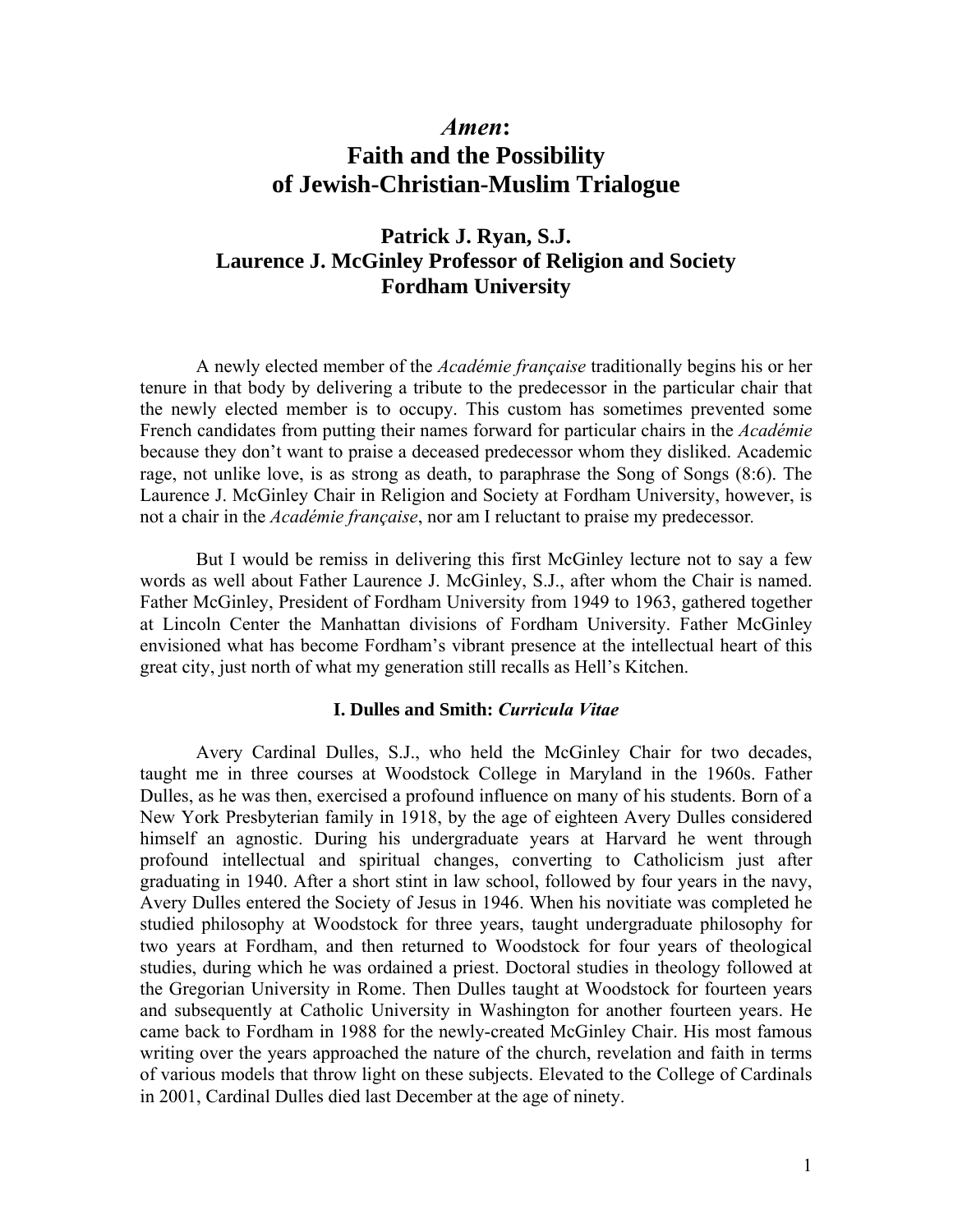It was at Woodstock more than four decades ago that Avery Dulles directed me towards graduate studies at Harvard in comparative religion and Islamic studies. He felt that I would have much to learn under the tutelage of Wilfred Cantwell Smith, the eminent Canadian historian of religion, whom we both first met at Woodstock in 1967.

Smith, born in Toronto in 1916, was raised Presbyterian, like Dulles. At the age of seventeen, however, Smith first visited Egypt and it opened up for him a wider world. Unlike Dulles, Smith remained within the Calvinist tradition of Christianity all his life, eventually being ordained during a lengthy sojourn in the 1940s as a teacher in Lahore, then still in India. A Social Gospel activist and President of the Student Christian Movement as a youth, Smith also considered himself a socialist. His analysis of modern Islam in India, which he submitted as a doctoral dissertation at Cambridge, was rejected for its Marxism and anti-colonialism, stances not then popular at Cambridge. After successfully completing in 1948 a different doctoral thesis at Princeton, Smith taught at McGill University in Montreal, founding its Institute of Islamic Studies. In 1964 he migrated to Harvard, where he taught the comparative history of religion and headed the Center for the Study of World Religions. Retiring back to Canada permanently in 1984, Smith died in February 2000 at the age of eighty-three. It was Avery Dulles who took it in hand to break the news to me, since I was far away in Africa at the time.

#### **II. Smith and Dulles on Faith**

Both Cardinal Dulles and Professor Smith were particularly famous for their writings on the subject of faith. This evening, together with my friends who are also former students of Wilfred Cantwell Smith, Rabbi Polish and Professor Hussain, I would like to explore some thoughts on the importance of the category of faith for promoting intellectual and spiritual exchange among Jews, Christians and Muslims. I use the neologism 'trialogue' for this particular form of inter-faith encounter.

I have been privileged over several decades to study the scriptural sources and some of the subsequent theological development not only of the Jewish and Christian traditions, but also, at least since 1968, of the Islamic tradition. Here in America I have learned from Jews, and during many years in Africa I learned from Muslims. I have come to realize over the years that we use many of the same religious categories in ways that are in some sense the same and in some sense different. This evening I want to spell out some of the similarities and differences in the Jewish, Christian and Muslim understandings of faith, and to suggest why those similarities and differences can give us hope for a future of mutual understanding.

What do we mean by faith? Both Cardinal Dulles and Professor Smith, as I just mentioned, have written several books each with the word 'faith' in the title.<sup>1</sup> In this evening's forum I wish to sum up briefly the thought of Wilfred Cantwell Smith on faith, as well as that of Avery Dulles, as a preliminary to describing how an understanding of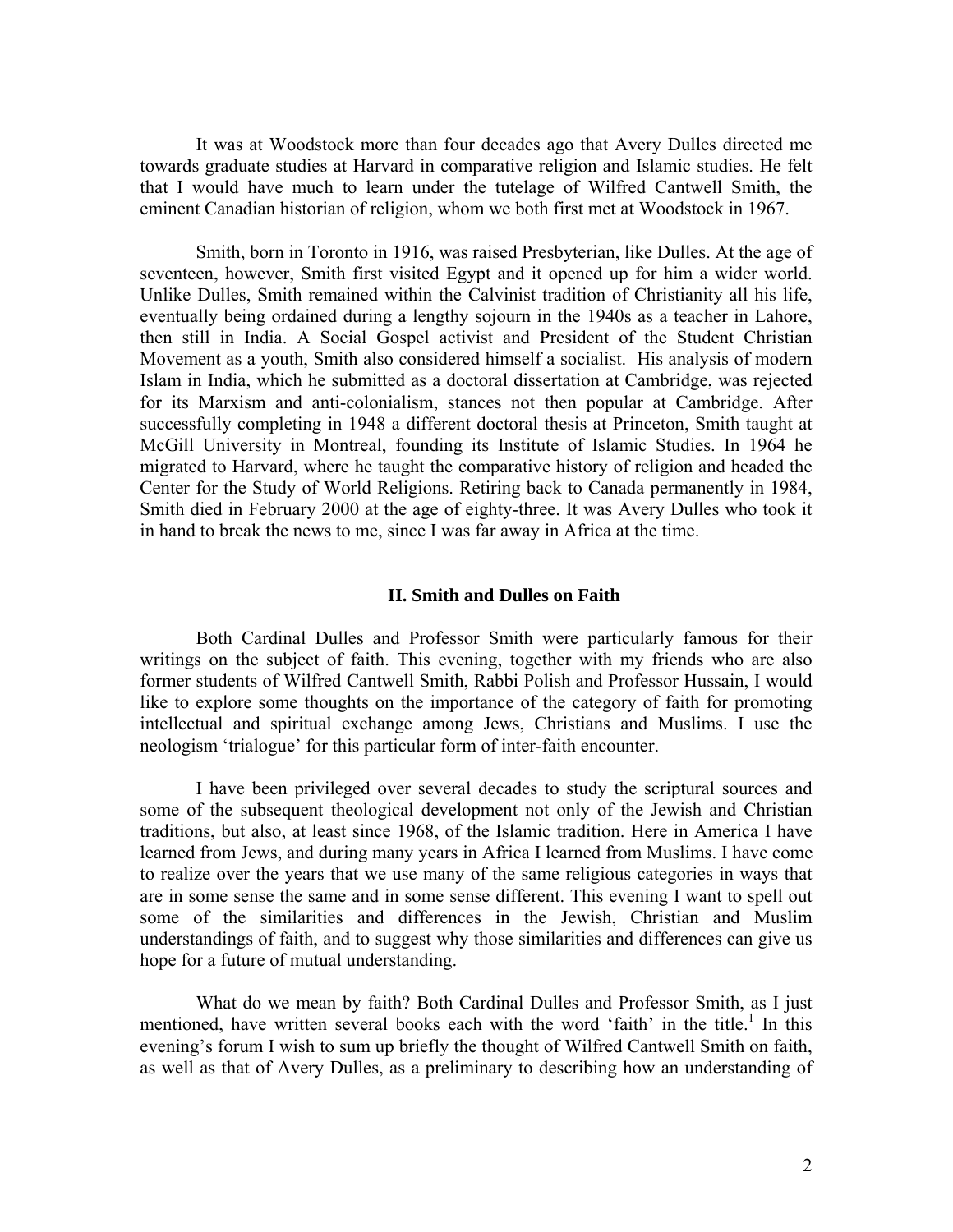faith I will propose, somewhat different in scope, might help Jews, Christians and Muslims of the present day to understand each other, to recognize our cousinship.

Wilfred Cantwell Smith, not unlike Paul Tillich, thought of faith as a term characterizing all human openness to transcendent reality. Tillich famously characterized faith as "the state of being ultimately concerned,"<sup>2</sup> and Smith liked that definition, although he found some ambiguity in it.<sup>3</sup> For Smith, faith could not be reduced to belief or beliefs. In an earlier work of his,<sup>4</sup> he broke up the concept of religion into two components: faith, characterized as a personal orientation to the transcendent Other, and cumulative traditions, the various ways in which human beings have expressed their faith.

For Christians the expression of their faith has often entailed the elaboration of creeds, organized statements of the content of faith or beliefs. But liturgy, sacred music, mysticism, asceticism and heroic charity have also played important roles as expressions of faith within the cumulative tradition of Christianity, and sometimes more interestingly than have creeds. We Western Christians are more devoted to Saint Francis of Assisi than we are to Saint Cyril of Alexandria. (Eastern Christians, and especially Copts, might feel differently.) But the ways in which human beings outside the Christian circle have expressed their faith have not always been so creedal, so propositional, so concentrated on orthodoxy of belief.

The faith of Jews and Muslims, for instance, has more commonly expressed itself in life lived according to the Law: Torah or Shari'a. The study of how this can and must be done has provided Jews and Muslims with their central intellectual traditions. Both Jews and Muslims have at times elaborated propositional creeds, but theology has been less central to Judaism and Islam than it has been to Christianity. Christians often misunderstand the cumulative traditions and Law-centered lives of observant Jews and Muslims. Combating inter-faith misunderstanding of this sort will provide grist for the mill I hope to be operating under the auspices of the McGinley Chair.

As Smith realized in historical studies of how the word 'belief' had changed since the late sixteenth century, and most precipitously since the eighteenth century,  $\sum_{n=1}^{\infty}$  Englishspeaking Christians once could use the words 'belief' and 'faith' interchangeably, but in subsequent eras, and especially as a result of Enlightenment skepticism, 'belief' or 'beliefs'—increasingly defined as the formulations of the content of faith—went intellectually downhill. This decline proved so steep that a 1966 Random House dictionary used as an example of the word belief, "the belief that the world is flat."<sup>6</sup> Although 'belief' and 'believe' are English cognates of the German *belieben*, to cherish or hold dear, these words in English have come to designate over the last two centuries or so something more tentative: 'to hold an opinion,' not always very strongly, and sometimes quite erroneously.

Faith has no verbal form in English and can only be expressed in somewhat awkward phrases like 'I put my faith in,' 'I keep faith with,' 'I have faith in,' 'I pledge my faith to.' 'Faith' as a term maintains a stronger sense of the engagement of oneself with another, one's equal, at least, as in fidelity in marriage, or one's superior, as when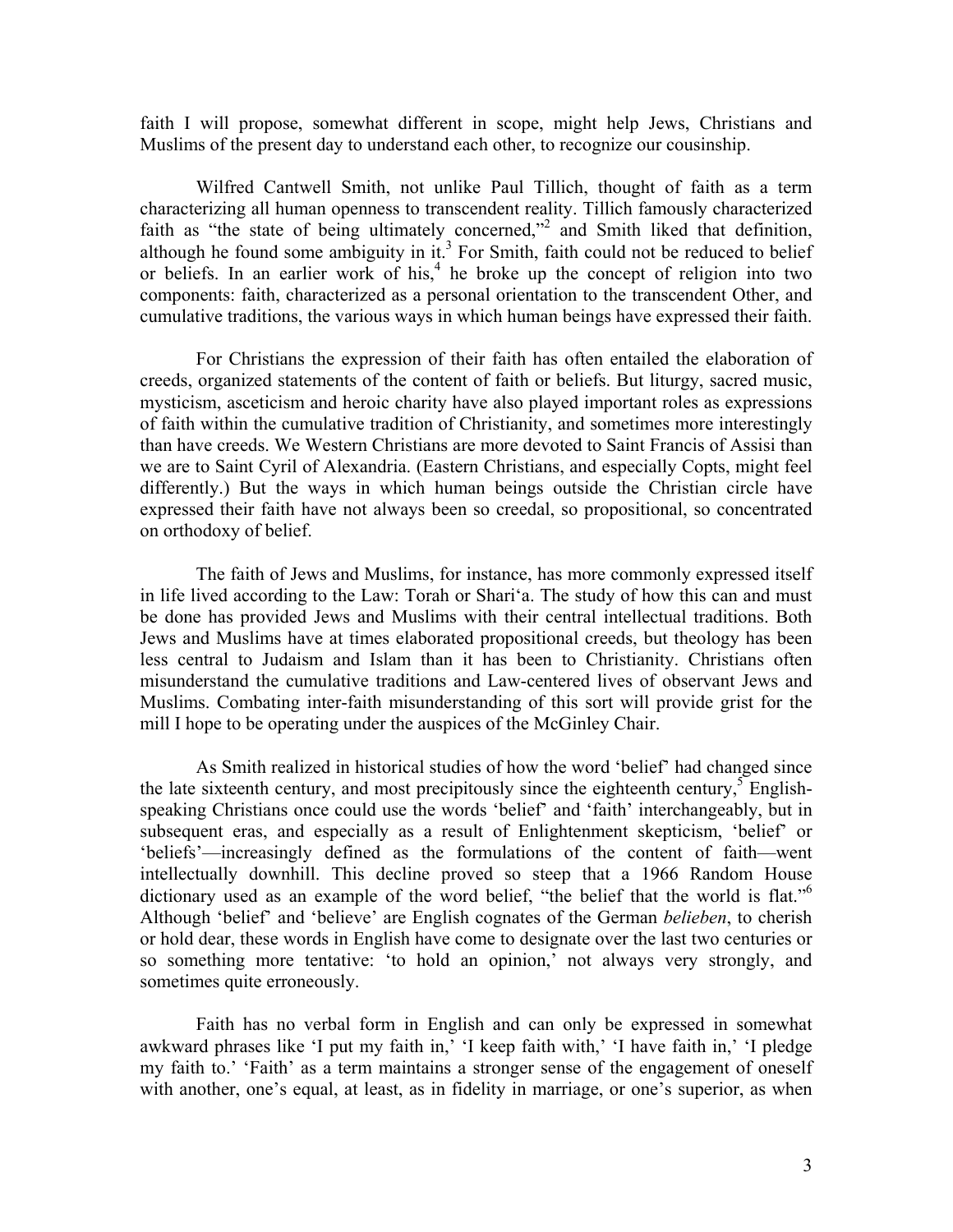one puts faith in God. The limitations of English in this matter, where faith and belief have traveled separate paths in the last few centuries, are not the limitations of other languages. In German, where the verb *glauben* and the noun *Glaube* have obviously closer ties, translation into English of discourse on this subject is often faulty.<sup>7</sup>

Perhaps because of his own restlessness with some of the more doctrinaire elements of Calvinist Christianity and the theological certainties of some of his missionary colleagues in India,<sup>8</sup> Smith was eventually predisposed to think of faith as something much more personal and individual,<sup>9</sup> more deeply based in human experience than any intellectual formulation of creedal affirmations or ideological axioms. Thus, as early as 1962, Smith wrote:

My faith is an act that *I* make, myself, naked before God. Just as there is no such thing as Christianity (or Islam or Buddhism) . . . behind which the Christian (the Muslim, the Buddhist) may shelter, which he may set between himself and the terror and splendour and living concern of God, so there is no generic Christian faith, no 'Buddhist faith', no 'Hindu faith', no 'Jewish faith'. There is only my faith and yours, and that of my Shinto friend, or my particular Jewish neighbour.<sup>10</sup>

Dulles was not entirely happy with Smith's disjunction between faith and beliefs, implicit in Smith's distaste for phrases like 'Christian faith,' although he recognized that Smith's fellow Canadian and Dulles' fellow Jesuit, Bernard Lonergan, held an opinion in his later writings at least somewhat similar to that of Smith, although not entirely the same.<sup>11</sup>

Dulles himself, in the concluding synthesis of his 1994 work on faith, summed up his teaching on faith in several theses. As an anthropological reality, Dulles thought of faith as "*a constant feature of human cognition and existence*," the faith most of us have in our laptops and their manufacturers. In theological terms, however—the only terms that really interested him—Dulles conceived of faith as both cognitive and existential: "*Faith . . . is a self-surrender to God as he reveals himself.*" 12 Dulles insisted in this context on the absolute priority of God as the one who invites human persons to faith:

By making himself discernibly present in human history by signs and symbols, God calls men and women to participate in his own divine life. Faith in its full and integral reality is more than a merely intellectual assent or an act of blind trust. It is a complex act in which assent, trust, obedience and loving selfcommitment are interwoven.<sup>13</sup>

Both Smith and Dulles have concentrated on faith as a human response to the divine, but Dulles understood this response more obviously within the mainline theological tradition of Christianity. For Smith, faith is a universal human orientation to the transcendent, not always focused so clearly on a personal God at work in history. Whether this use of the term 'faith' to signify a universal human orientation is equally valid across all religious frontiers I will not discuss this evening. I content myself with a modest examination of faith in the scriptures revered by Jews, Christians and Muslims.

#### **III. Covenant and the Bilateral Nature of Faith**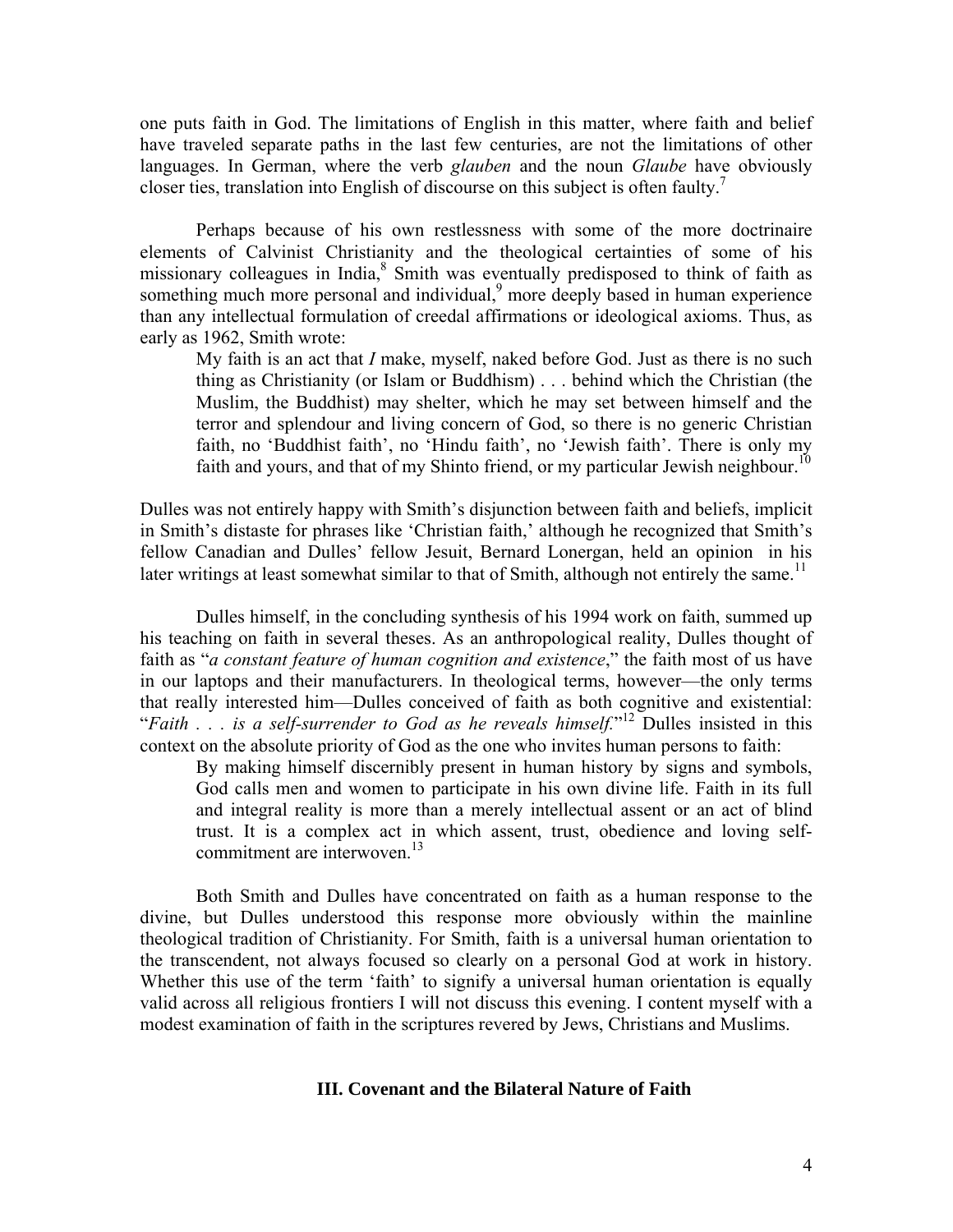Understanding the bilateral nature of faith, its divine-human reciprocity as God's fidelity to humankind and humankind's fidelity to God, can help us to see the unique closeness of Jews, Christians and Muslims. By this bilateral, reciprocal nature of faith I mean to suggest that the ultimate context of faith as a concept can be found in the divinehuman bonding that the Hebrew Bible calls covenant (*bĕrît*), the New Testament develops as a new covenant (*kainē diathēkē)* and the Qur'ān calls *mīthāq* or '*ahd.* 

## *1. Faith and Covenant in the Hebrew Bible*

Neither the five Books of the Torah nor the whole of the Hebrew Bible exhaust all that the Jewish tradition for more than three millennia has thought about covenant and faith. But it is essential to know precisely what the Hebrew Bible teaches about covenant and faith. The Hebrew Bible, in an attempt to describe Israel's relationship to its Lord, may borrow imagery from a legal instrument used in the international law of ancient times, the suzerainty covenant. The Sinai covenant (Exodus 20:1-17) and the Shechem covenant (Joshua 24:2-27) seem in some generic sense to exemplify the literary influence of such second-millennium B.C.E. suzerainty treaties,<sup>14</sup> but contemporary Neo-Assyrian suzerainty treaties of the eighth and seventh centuries B.C.E. may more likely have affected the literary form of Deuteronomy, written in the same era. Neo-Assyrian treaties demand that vassal states accept Assyrian overlordship, insisting under pain of curse that the people also accept the successor to the current Assyrian king. Deuteronomy brilliantly adapts this treaty form to describe the relation of Israel to its true Suzerain.<sup>15</sup>

Other covenant formularies can be found at prominent junctions throughout the Hebrew Bible. Grant covenants in the Hebrew Bible have fewer detailed stipulations (or commandments), most notable examples including the covenant God made with Noah (Genesis 9: 1-17), with Abraham (Genesis 15: 1-21, Genesis 17: 1-27) and with David (2 Samuel 7:4-46). Parity covenants are covenants between equals, such as that between Jonathan and David (1 Samuel 18:3-4, 20:8, 14-17).

The suzerainty covenants of the Hebrew Bible make grander claims than do the suzerain-vassal treaties of the Near East, given the transcendent suzerainty of God and the specially chosen status of Israel. The loyalty of Israel as vassal to God responds to the prior choice of Israel by God. This preeminent loyalty of God is most dramatically portrayed in the account of the renewal of the covenant of Sinai after Israel's sin of worshiping the golden calf. God's naming of himself in the preamble to this renewed covenant features what has been called in later Jewish tradition the thirteen attributes of mercy,<sup>16</sup> showing God to be more merciful and more loyal to the covenant than might be expected of any worldly suzerain dealing with a vassal: "The Lord! The Lord! a God compassionate and gracious, slow to anger, abounding in kindness and faithfulness, extending kindness to the thousandth generation, forgiving iniquity, transgression, and  $\sin$  (Exodus 34: 6-7a).<sup>17</sup>

The seventh and eight attributes of the Lord in this passage, *rab-hesed we-'ĕmet* ("abounding in kindness and faithfulness" in the JPS translation),  $18$  can be described as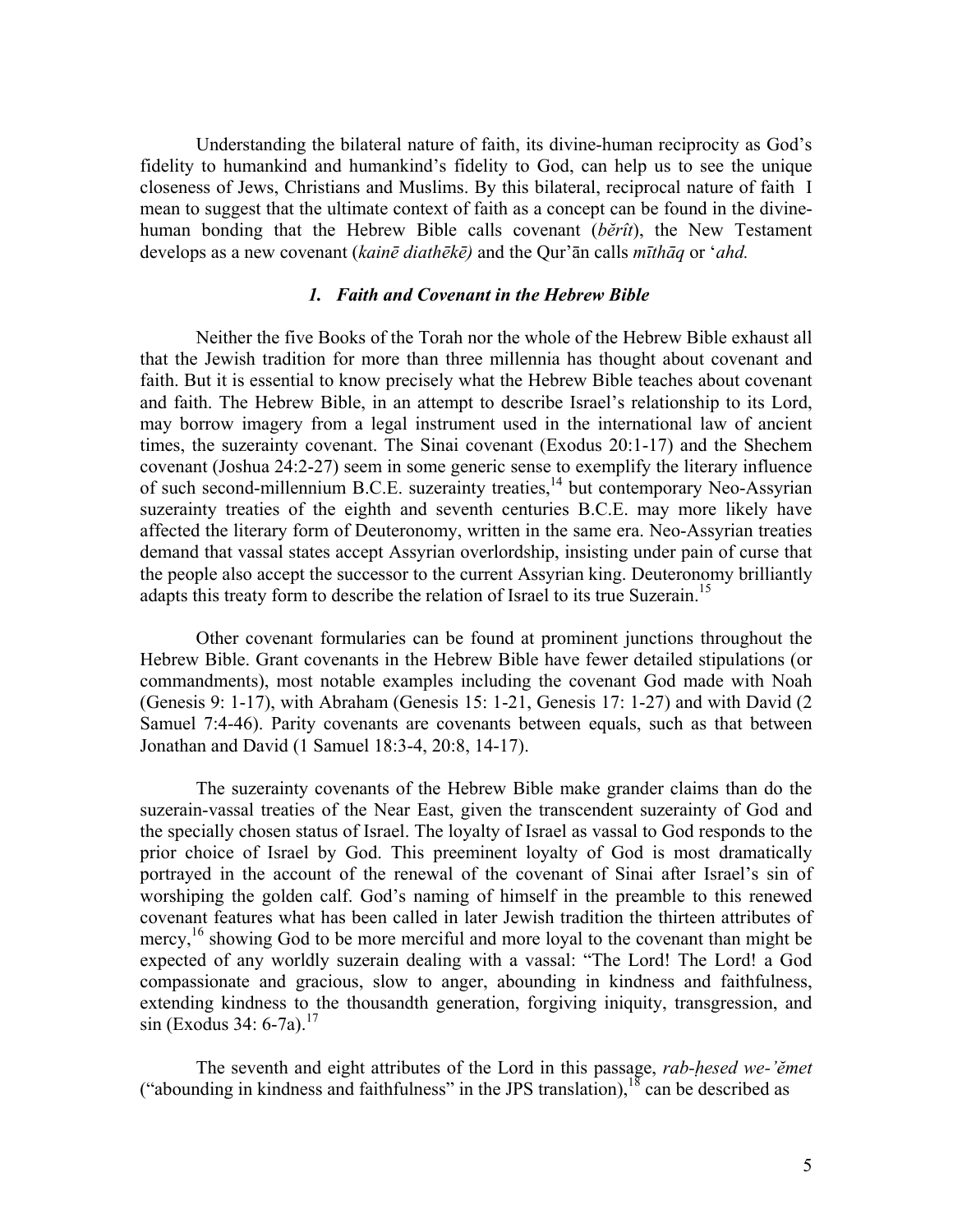the core of God's preeminent loyalty to the renewed covenant of Sinai. *Hesed* and '*ĕmet*  in combination are an example of what classical rhetoricians called hendiadys: one single meaning intended by two words in combination.<sup>19</sup> Thus the phrase may be translated as loving fidelity or faithful love.<sup>20</sup> The graciousness of God is demonstrated in God's extending a covenant to humankind. God's unceasing fidelity to that covenant—God's 'truth' in the sense of God remaining true to the divine promises—is what the phrase *rabhesed we-'ĕmet* denotes.

Faith in the Hebrew Bible, then, originates in and is expressed most perfectly by the prior initiative of a faithful and loving God, God's *hesed we-'ĕmet.* Human faith in God and Israel's faith in God are finite responses to that prior faithful love of God. The Ten Commandments are not so much important because of the originality of their content as for their assertion that they are the words of God. Human obedience to those words defines an Israelite as one covenanted with God.21 The noun 'faith' (in Hebrew, '*ĕmûnah*) occurs less frequently in the Hebrew Bible than forms of the verb with that triconsonantal root ('*ālep-mêm-nûn*).22 This root basically connotes security of attachment to, or safety of emplacement in or on, something outside the subject. Thus the human ability to keep faith with God, to attach oneself entirely to God or to surrender oneself to emplacement in or on the One who extends a covenant to creatures, is the central narrative of the Hebrew Bible. Apt examples of this motif can be found throughout the Hebrew Bible, most famously in the account of God showing Abraham the stars as a promise of the extent of his progeny: "And because he [Abraham] put his trust in the Lord, He [the Lord] reckoned it to his merit" (Genesis  $15:6$ )<sup>23</sup> In a notoriously difficult passage in the prophet Isaiah, playing on the different significations of the tri-consonantal root ('*ālep-mêm-nûn*), God speaks to the pusillanimous king of Judah, Ahaz, when that king was confronted with the threat of the Syro-Ephraimite invasion of Judah in 735 B.C.E.: "If you do not stand firm in faith, you shall not stand at all" (Isaiah 7:9).  $^{24}$ 

Faith in the Hebrew Bible, then, is not a set of beliefs, as Smith and many Jewish authors have constantly insisted.<sup>25</sup> It manifests itself as a bilateral, reciprocal relationship between God and human beings, with the suzerain *hesed we-'ĕmet* of God eliciting and even demanding from human beings, as individuals or as a community, the response of faith or fidelity. The word *'Âmên—*repeated after each of the twelve curses the people of Israel call down on themselves if they fail to keep the covenant as delineated in Deuteronomy—symbolizes that response most dramatically (Deuteronomy 27:15-26). Although *'Âmên* is often translated loosely as "So be it!," it is actually something much stronger, an oath of fidelity: "I put my faith in this," or rather, and much more importantly, "I pledge my fidelity to You."

## *2. Faith and Covenant in the New Testament*

If covenant is the central term of the Hebrew Bible, faith (*pistis*) and its related verbal and adjectival cognates explode as terms in the New Testament.<sup>26</sup> It is impossible to understand the New Testament without understanding it as a document written in Greek by Jews of the first century of the Common Era for whom covenant and faith are related terms in the same cultural complex. Dissidents from the Sadducee and Pharisee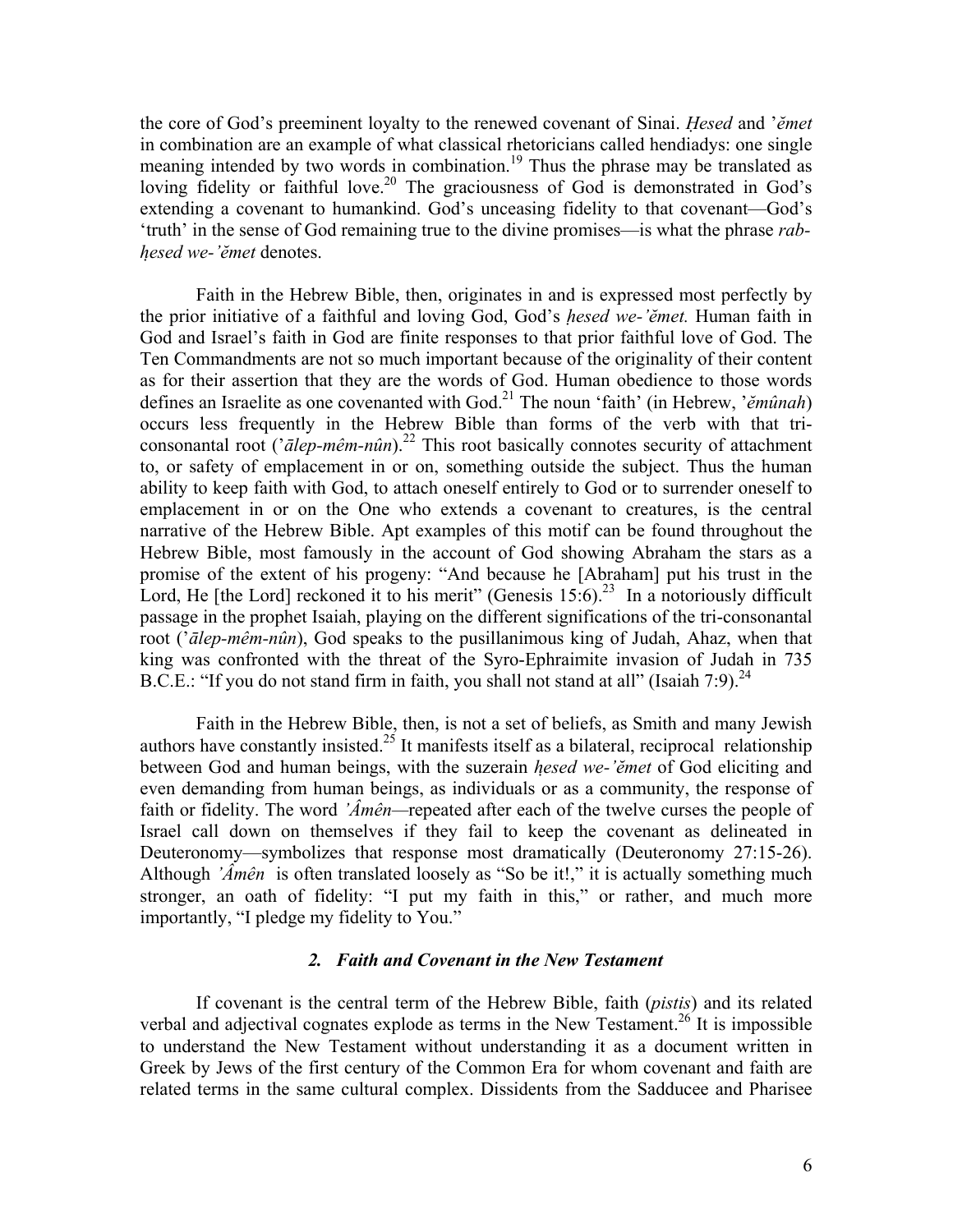and Qumran interpretations of the Jewish tradition, these Messianic (or Christian) Jews were convinced that the death and resurrection of Jesus had inaugurated the new covenant proclaimed by Jeremiah: "See, a time is coming—declares the Lord—when I will make a new covenant with the House of Israel and the House of Judah . . . I will put My Teaching [*Torah*] into their inmost being and inscribe it upon their hearts. Then I will be their God and they will be My people" (Jeremiah 31: 31, 33)<sup>27</sup>

In the accounts of Jesus in the Gospels of Mark, Matthew and Luke (the Synoptics), faith is first and foremost faith in God, but usually mediated by Jesus.<sup>28</sup> There are in these usages of the term 'faith' elements of the parity covenant between Jesus and those who seek his aid and the suzerainty and grant covenants between God and human beings. The preaching of Jesus in Mark's Gospel begins with a call to repentance and discipleship: "The opportune moment is fulfilled; the reign of God has drawn near; change your inmost being and put your faith in the Good Proclamation" (Mark 1:15)<sup>29</sup> Although the phrase "put your faith in" in that verse is normally translated in English as "believe in," the covenantal—indeed new covenantal—sense of this inaugural proclamation of what Jesus and the Gospel writer intend needs more emphasis. Note the stress on *metanoia*, a radical change of mind consistent with the first Christians' understanding of Jeremiah's "new covenant" and the Torah the Lord would put "into their inmost being," inscribing it "upon their hearts."<sup>30</sup>

A peculiar usage of Jesus in the Synoptics is the way certain radical sayings of Jesus are prefaced by the word 'Amen,' a word normally found at the end of prayers: "Amen, I tell you."<sup>31</sup> In John's Gospel that phrase is doubled for greater emphasis: "Amen, amen, I tell you."<sup>32</sup> Often translated 'truly' or 'truly, truly,' the peculiarity of this usage seems to signify the independence of Jesus as a teacher, deriving his teaching not from a previous authority but from his own intimate relationship with  $God.^33$  Normally I would leave the Hebrew and Aramaic words in the Greek New Testament untranslated, but I would prefer, if translating 'Amen,' to indicate that an 'Amen' placed before a statement underlines what follows, laying great emphasis on the teaching, implicitly insisting: "Put your faith in this." The frequent repetition of this introductory phrase points to the growing New Testament tendency to refer to Jesus as the one who inaugurates a new covenant, one centered on a transformation and internalization of the Torah: "Amen, I tell you, until heaven and earth pass away, not one *yod*, not one fraction of a letter, will pass away from the Torah until all of it is accomplished" (Matthew 5:18).

Paul, in a very difficult sentence to translate, refers to Jesus himself as in some sense our 'Amen' to God, our pledge of fidelity to the Suzerain who extends a covenant to us: "In him [Jesus] every one of God's promises is a 'Yes.' Wherefore, it is through him that the 'Amen' [is given] to God on our behalf for the glory [of God]" (2 Corinthians 1:20). This sentence of Paul may also correspond to the curious clause in Greek found in Paul's Epistle to the Galatians and elsewhere<sup>34</sup> that can be translated literally as follows: "The human being is not set at rights with God by deeds according to the Torah but rather through the fidelity of Jesus Christ" (Galatians 2:16).<sup>35</sup> In the Christian tradition it is Jesus who keeps the covenant with God perfectly. But it is a faithful God who initiates the calling of creatures into this covenant: "God is faithful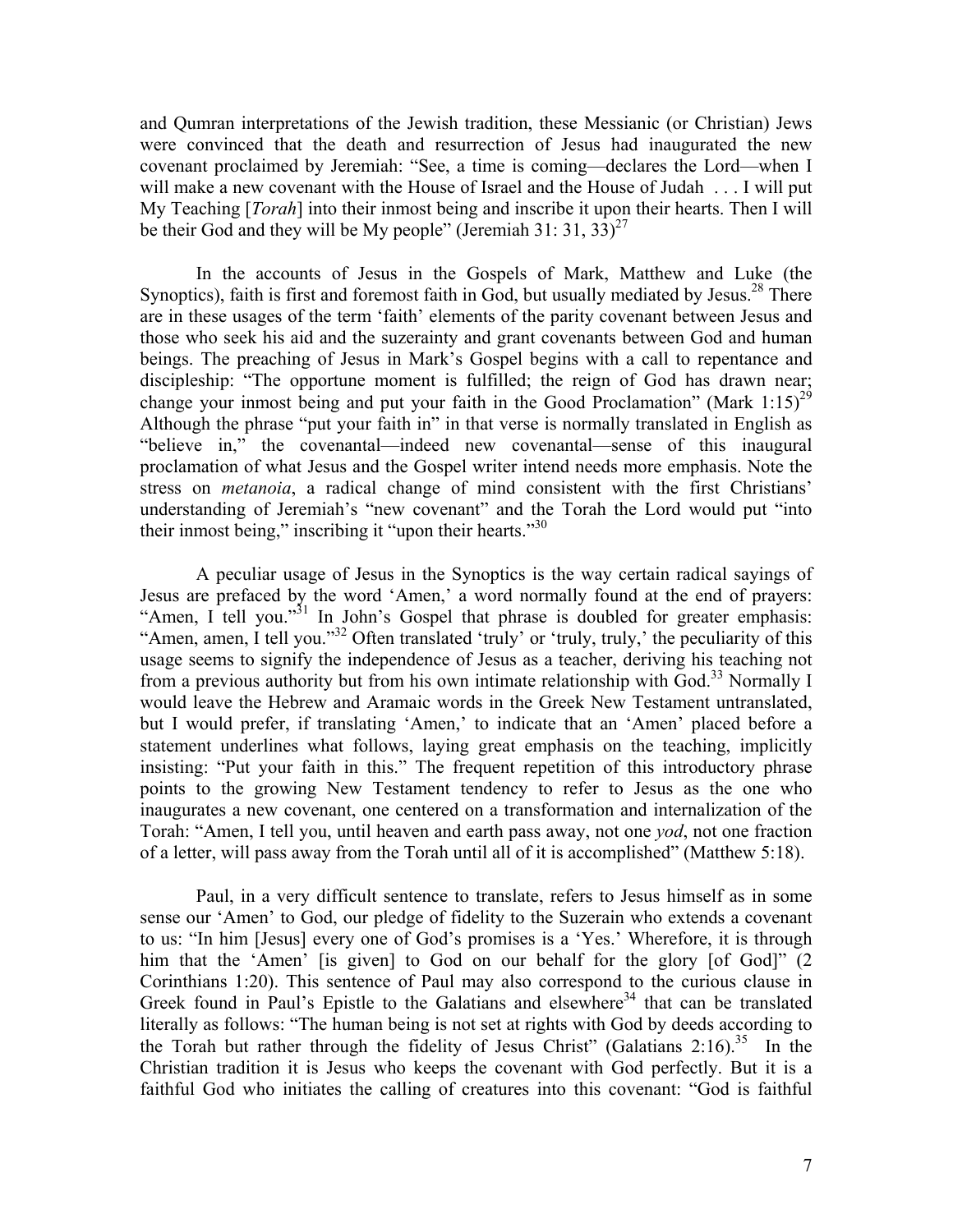through whom you have been called into the companionship of his son, the Messiah Jesus, our Lord" (1 Corinthians 1:9). By baptism into Jesus—incorporation by the graciousness of God into companionship with him—the Christian is enabled, despite many lapses, to keep faith with God.

John's Gospel, probably one of the last works in the New Testament to reach its present editorial completion, rivals the work of Paul in its usage of forms of the verb 'to keep faith' (*pisteuein*), but never uses the substantive 'faith' (*pistis*), which occurs 142 times in the corpus attributed to Paul. In the Fourth Gospel, 'keeping faith' is something one does or does not do, not an abstract concept.36

Interestingly enough, the Book of Revelation, a work apparently emanating from the circle of the Beloved Disciple, a key figure in John's Gospel, characterizes Jesus at one point as the quintessence of faith: "To the Angel of the Assembly in Laodicea, write [the following]: 'Thus says the *Amen*, the witness both faithful and loyal, 'the Beginning of God's Creation'" (Revelation 3:14).<sup>37</sup> As the New Testament meditates more at length on the early Church's experience of Jesus, it begins to understand him as a pre-existent expression of God's Selfhood, the eternal Word and Light of God who pitches his tent in the midst of humanity (John 1: 1-18). According to the New Testament, the fidelity or faith of Jesus introduces all of humanity into an eternal covenant with God. For the Messianic Jews who attached themselves to the following of Jesus, the bilateral nature of the covenant relationship was in some sense transcended in a divine-human unilateral covenant: God and humanity united in Jesus the Messiah.

#### *3. Faith and Covenant in the Qur'ān*

If covenant is the central term of the Hebrew Bible in its elaboration of the relationship between a faithful God and sometimes faithful and sometimes faithless vassals, and faith or keeping of faith lies at the core of the New Testament's account of the new covenant consummated in the union of God and humanity in Jesus, the verbal noun *īmān* ('keeping faith') and other verbal and participial transformations of the Arabic tri-consonantal root *alif-mīm-nūn* abound even more plentifully in the Qur'ān. Although covenantal language is not as central to the Qur'ān as it is to the Hebrew Bible or even the New Testament, it is far from lacking.38 The word *mīthāq* occurs twenty-five times in the Qur'ān and *'ahd* twenty-nine times. Words derived from the fourth form of the triconsonantal root *alif-mīm-nūn*, meaning either to afford security to someone or to put one's faith in someone or something,<sup>39</sup> occur hundreds of times in the Qur'an, even if only forty-five times as the verbal noun, *īmān*. 40

One usage of the active participle *mu'min* in the Qur'ān that proves Smith's insistence that the word should not be translated as 'believer' comes in the enumeration of thirteen<sup>41</sup> attributes or praise-names of God as something of a concluding doxology of *Sūrat al-hashr*, a passage not entirely unlike (although independent of) the earlier mentioned thirteen attributes of mercy in the Hebrew Bible: "He is God (There is no deity but He!) Who is the Ruler, the Holy One, the Source of Peace, the Faithful One [*almu'min*], the Guarantor of Faith, the August One, the Compelling One, the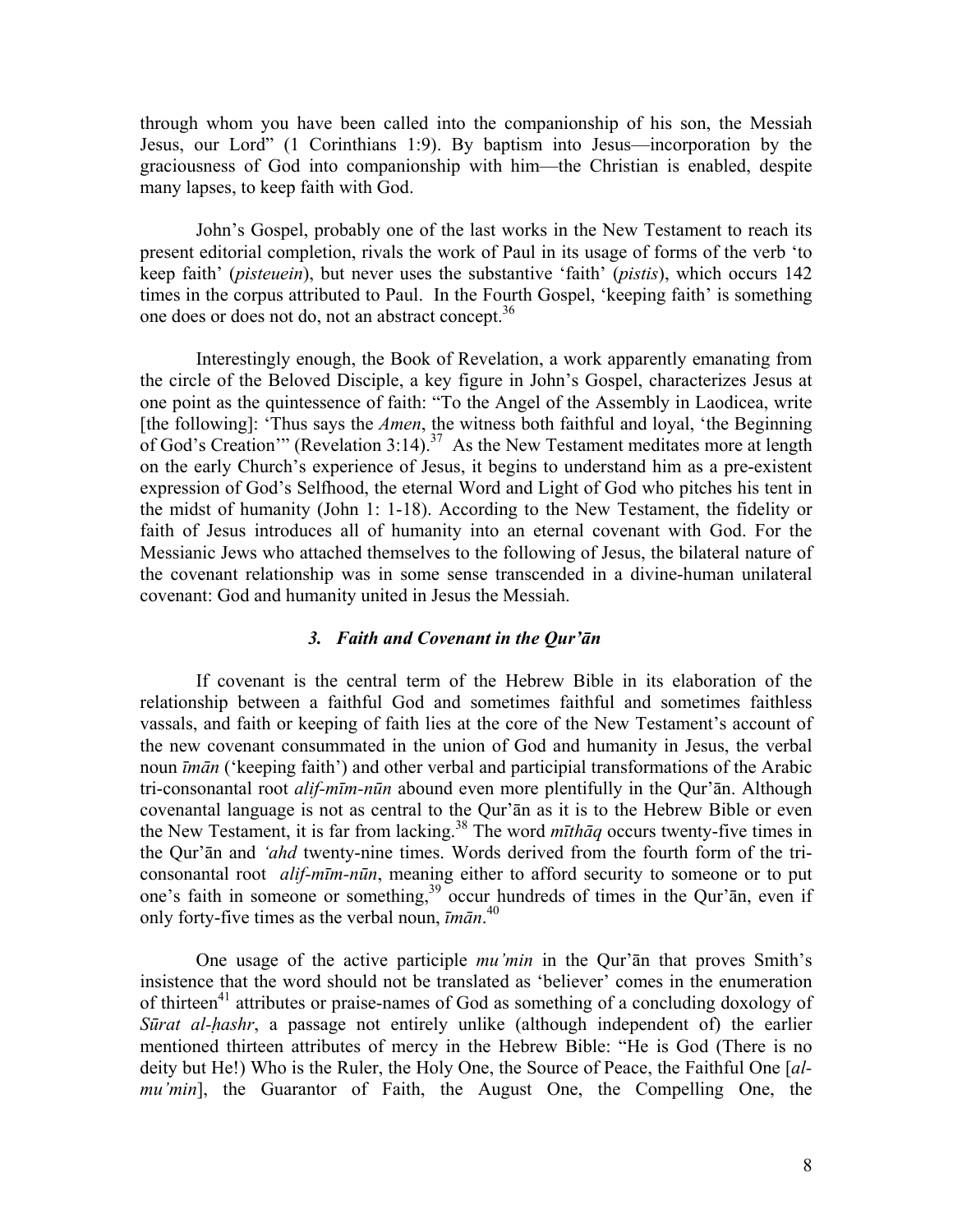Overwhelming One (Exalted be God above anything they may associate with Him). He is God, the Maker, the Creator, the Shaper. To Him belong the best of names! (Everything in the heavens and on earth exalts Him!) and he is the August One, the Wise One" (Qur'ān 59:23-24).<sup>42</sup>

Not only is the name "the Faithful One" (*al-mu'min*) ascribed to God in this passage significant for establishing a Quranic sense of God as the suzerain in a covenant, but the next attribute, *al-muhaymin*, which I have rendered as "the Guarantor of Faith," derives from the verb *haimana* which has as its most basic meaning, "to say 'amen'."<sup>43</sup> God as the Guarantor of Faith says 'Amen' to those who pledge their faith, who say their 'Amen' to God. The word 'Amen' (in Arabic, either *amīn* or *āmīn*) never occurs in the Qur'ān, but Sunnī Muslims conclude the recitation of the *Sūrat al-Fātiha*, the opening passage of the Qur'ān and the most frequently uttered prayer of Muslims, with a communal *Āmīn*. This usage also characterizes the conclusion of an individual Muslim's prayer of petition  $(du'$ <sup> $\tilde{a}$ </sup>).<sup>44</sup> A Syrian legal scholar of the seventh century of the Muslim calendar and the thirteenth century C.E. who was also a mystic, al-Nawawī, has left to posterity not only a legal corpus but also a much used book of devotions in which he wrote of the uniqueness of *Āmīn* in Muslim practice: "It is an approved custom that the *Āmīn* of those led in worship shall be said with that of the *imām*, neither before nor after. And this is the only place in the prayer-rite where the word of the worshipper is united with that of the *imām*, for in the other utterances he shall follow after the *imām*."45

This mutual pledge of faith between God and humanity implicit in at least some of the attributes or names of God—a covenant initiated by God—is most vividly depicted in the Qur'ān's account of what later Muslim mystics have called the *Yawm Alastu* (the Day of 'Am I not?'). It occurs just after a passage in which God rebukes the people of Israel for their infidelity to "the covenant of the Book" (*mīthāq al-kitāb*). Precisely at this point the Qur'ān turns Muhammad's attention to a covenant in which all of humanity is invited to respond to God. A literal translation of this passage is difficult: "When your Lord took from the children of Adam—from their loins—their offspring, and made them bear witness for themselves [to what God said:]: 'Am I not your<sup>46</sup> Lord?', they said, 'Yes, we have born witness,' lest you say on the day of resurrection, 'Indeed, we were ignorant about this,' or you say, 'It was only our forefathers who alleged that there were partners [in the Godhead] in times past, before we were their offspring after them. Will You destroy us because of what those liars did?" (Qur'ān 7:172-173). Annemarie Schimmel, for many years a colleague of Smith's at Harvard and a great specialist on Sufism, wrote of this "primordial covenant" that it has "impressed the religious conscience of the Muslims, and especially the Muslim mystics, more than any other idea. Here is the starting point for their understanding of free will and predestination, of election and acceptance, of God's eternal power and man's loving response and promise."<sup>47</sup> The primordial covenant attested in the Qur'ān, like the covenant extended to Noah in the Hebrew Bible, is offered to all of humanity without exception.

For Muslims Islam is the religion of nature (*fitra*). A saying is attributed to Muhammad that "every infant is born according to *fitra* (*'alà-'l-fitra*); *i.e.,* Allāh's kind or way of creating; 'on God's plan' *. . .* then his parents make him a Jew or a Christian or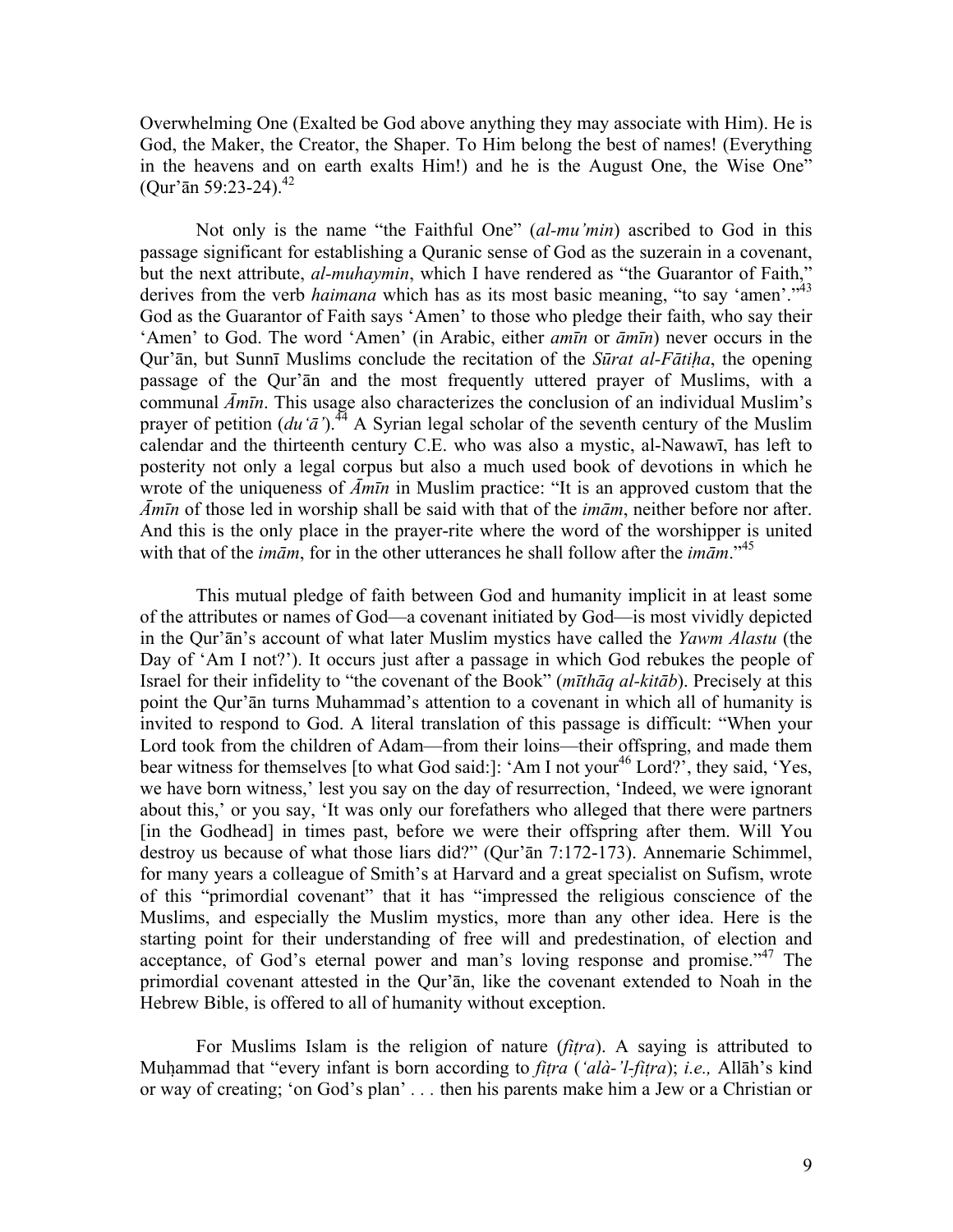a Magian."48 This saying has many levels of significance in the Islamic tradition, not excluding one concerned with questions of inheritance by a child orphaned before he or she has reached the age of discretion. Reflecting on this saying in the context of the primordial covenant of the *Yawm Alastu*, however, it might also be suggested that this saying of Muhammad opens a path towards inter-faith understanding. Each one of us whatever our present faith commitment or community—was taken by God from the loins of the children of Adam and given a fundamental choice: to accept God or to reject God. Is it too optimistic of me to suggest that what unites not only Jews, Christians and Muslims but all of humanity seeking the meaning of existence is that all of us, obscurely but somehow realistically, have entered into existence or continue to enter into existence responding to the Lordship of God with an enthusiastic, indeed a joyful "Yes, we have born witness"?

## **III. Amen: Concluding Reflection**

 As many here present who have known me for a while will realize, I have lived for twenty-six years in Africa, principally in Nigeria and Ghana. Had I not worked mainly in universities, secondary schools and other English-speaking settings, I might have learned more of local languages than I did. But I still remember something of two West African languages: Yoruba, spoken in southwestern Nigeria by about 30 million people, and Fante (*Mfantsi*), a dialect of the Akan language that is spoken by half of Ghana's twenty-three million citizens. Great missionary linguists of the nineteenth century, indigenous clergy like Samuel Ajayi Crowther and David Asante as well as expatriates like Johann Gottlieb Christaller, helped to create the Christian religious vocabulary of the Yoruba and the Akan.<sup>49</sup>

 There are many insights into the Scriptures that I have gained from the translation work of these pioneers and their successors. One relevant to my subject this evening can be found in the words chosen to translate the Hebrew and Greek words for faith. In neither language were the translators able to communicate verbally the mutuality of faith between a faithful God and the faithful people with whom God enters into covenant. But the words for faith in Yoruba and Fante both capture something of the unique openness of human faith, its essential reciprocity with a transcendent Partner in covenant.

 The Yoruba word for faith is *ìgbàgbó* made up of the words *gbà* and *gbó*, 'taking' and 'hearing.' The cognitive bias of that translation—'taking what one hears'—is complemented by the mutuality implied between the divine Giver of covenant and the human recipient. The Fante word for faith, less cognitive than the Yoruba, is *gyèdzi*, derived from *gyè* and *dzi*, 'taking' and 'eating.' But in each case, whether through hearing or eating, the faithful are thought to appropriate, to take into themselves the Selfdisclosure, the Self-gift of God. $50$ 

The philosopher Martin Buber famously wrote that "the primary word *I-Thou* can only be spoken with the whole being."51 Faith is the ultimate form of *I-Thou* in the Jewish, Christian and Muslim traditions. The *I* of God discloses the Selfhood of the Holy One to the *Thou* of the human being, establishing a bond that exceeds all our human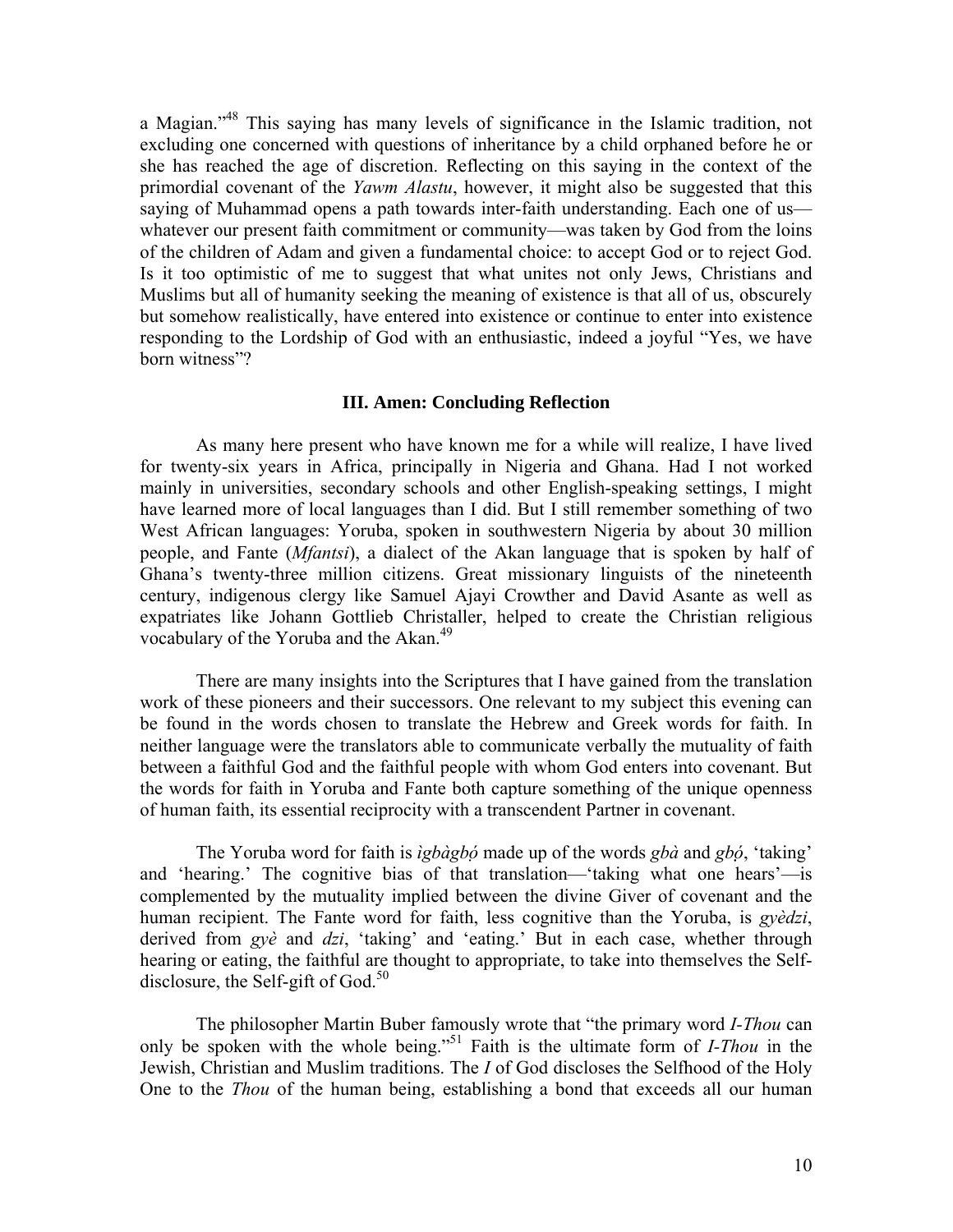imagining, a covenant. Likewise, the *I* of the human being responds to the *Thou* of a Selfdisclosing God, a God who offers the possibility of covenant. God speaks the divine *Amen* to you and to me in covenant, enabling us to speak our *Amen* to God in return.

Can we Jews, Christians and Muslims acknowledge our common heritage of covenant with and fidelity to God, and God's covenant with and fidelity to us, despite our radical differences? To the possibility of such acknowledgement I hope to devote my tenure in the McGinley Chair, seeking common ground on which we Jews and Christians and Muslims can recognize each other as men and women of faith in the Holy One.

*'Âmên*. Amēn. *Āmīn*.

#### **NOTES**

<sup>1</sup> The principal books to which I refer are Smith's *Faith and Belief* (Princeton: Princeton University Press, 1979, repr., Oxford: Oneworld Publications, 1998: the 1998 edition adds the subtitle *The Difference Between Them*), in many ways the summation of two decades of Smith's study of this subject, and Dulles' *The Assurance of Things Hoped For: A Theology of Christian Faith* (New York/Oxford: Oxford University Press, 1994)*,* also the result of many years of exploring the relationship between divine Self-disclosure or revelation and the human reception of that Self-disclosure in faith.Dulles and Smith were aware of each other's writings on this subject and engaged at least once in public discussion on this subject when Dulles, in 1982, offered in Smith's presence a largely laudatory but somewhat critical evaluation of Smith's just published book, *Towards a World Theology: Faith and the Comparative History of Religion* (London: Macmillan and Philadelphia: Westminster, 1981; repr., Maryknoll, NY: Orbis Books, 1989). The unpublished text of this critique and Smith's subsequent letter of reply are to be found in the archives of Avery Cardinal Dulles, S.J., at Fordham University.

<sup>2</sup> Dynamics of Faith (San Francisco: HarperOne, 2009), 1. This book was originally published by Harper & Row in 1957.

 $3$  "There is ambiguity in Tillich's usage as to whether the phraseology intends concern with what is in fact ultimate—namely, God—or with what particular persons rightly or wrongly actually concern themselves with surpassingly" (*Faith and Belief*, 230, n. 45).

<sup>4</sup> *The Meaning and End of Religion: A New Approach to the Religious Traditions of Mankind* (New York: Macmillan, 1962, repr., New York: Mentor Books, 1964).

5 Wilfred Cantwell Smith, *Belief and History* (Charlottesville: University Press of Virginia, 1977), 64.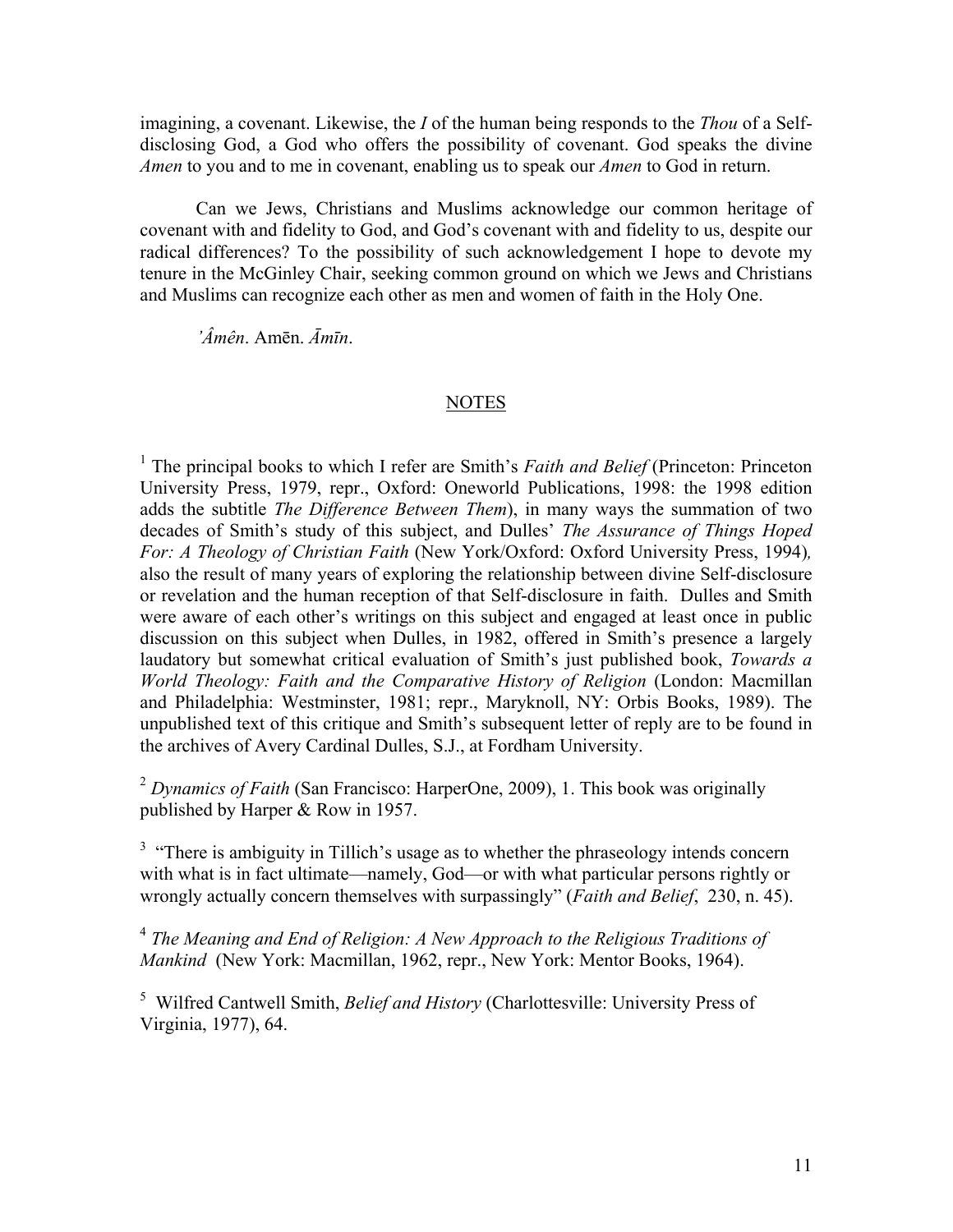6 *Faith and Belief*, 120. See also *Belief and History*, 65. Both refer to *The Random House Dictionary of the English Language*, ed. Jess Stein (New York: Random House, 1966), s.v.

7 Despite two revisions, the English translation of *Einfűhrung in das Christentum* (1968) of Joseph Ratzinger (now Pope Benedict XVI) often uses the term 'belief' where it actually means 'faith.' See Joseph Cardinal Ratzinger, *Introduction to Christianity,* translated in 1969 by J. R. Foster for Burns and Oates, Ltd. (London), twice revised in 1990 and 2004 for Ignatius Press (San Francisco), *passim*, and still in need of a better translation.

<sup>8</sup> Smith more than once expresses his dislike for the neo-orthodoxy of Karl Barth and theologians of mission under Barth's influence. In his popular work, *The Faith of Other Men* (New York: New American Library, 1965), Smith singles out the "neo-orthodox" trainer of missionaries in Basel," Emanuel Kellerhals, for particular criticism. Kellerhals had written of Islam that, like other "foreign religions," it is a "human attempt to win God for oneself, ... to catch Him and confine Him on the plane of one's own spiritual life, ... and for oneself to hold Him fast" (Smith's own translation of lines froóm Kellerhals' *Der Islam: seine Geschichte, seine Lehre, sein Wesen*, 2<sup>nd</sup> ed. [Basel and Stuttgart: Basler Missionsbuchhandlung, 1956], 15-16). Writing about the post-Barthian 'Death of God' and 'secular Christianity' theologians of forty or more years ago, Smith remarked sardonically in *Questions of Religious Truth* (New York: Charles Scribner's Sons, 1967) that these thinkers "remind one, for all the world, as they lash about within Christendom, of the evangelistic missionary of more orthodox type who turned up in India and China in the nineteenth century, and feeling quite sure that his own Christian vision was the right one, and that the gods of the superstitious natives were at best idols and at worst demons, affirmed his own faith in terms of the falsity, and the destruction, of theirs" (31). Shortly after this passage he also notes that "those of us who sat out the Barthian fashion, preferring sobriety to its inebriating élan, have lived to see its apparent collapse" (33).

9 Smith's radical emphasis on the personal, even individual experience of faith dramatically demonstrates the influence exerted on Smith by the theologian of personalism who was his professor at Westminster College at the University of Cambridge, Herbert H. Farmer. Through Farmer Smith was also influenced by that theologian's own mentor, John Oman. Furthermore, the Scottish philosopher John Macmurray, also a great proponent of personalist thought, greatly influenced Smith's thought. Smith, however, never actually studied directly with either Macmurray or Oman. On these teachers and influences on Smith, see Kuk-Won Bae, *Homo Fidei: A Critical Understanding of Faith in the Writings of Wilfred Cantwell Smith and Its Implications for the Study of Religion* (New York: Peter Lang, 2003), 15-18.

<sup>10</sup> *The Meaning and End of Religion*, 172.

<sup>11</sup> Lonergan distinguished between faith and belief and maintained that such a distinction "secured a basis both for ecumenical encounter and for an encounter between all religions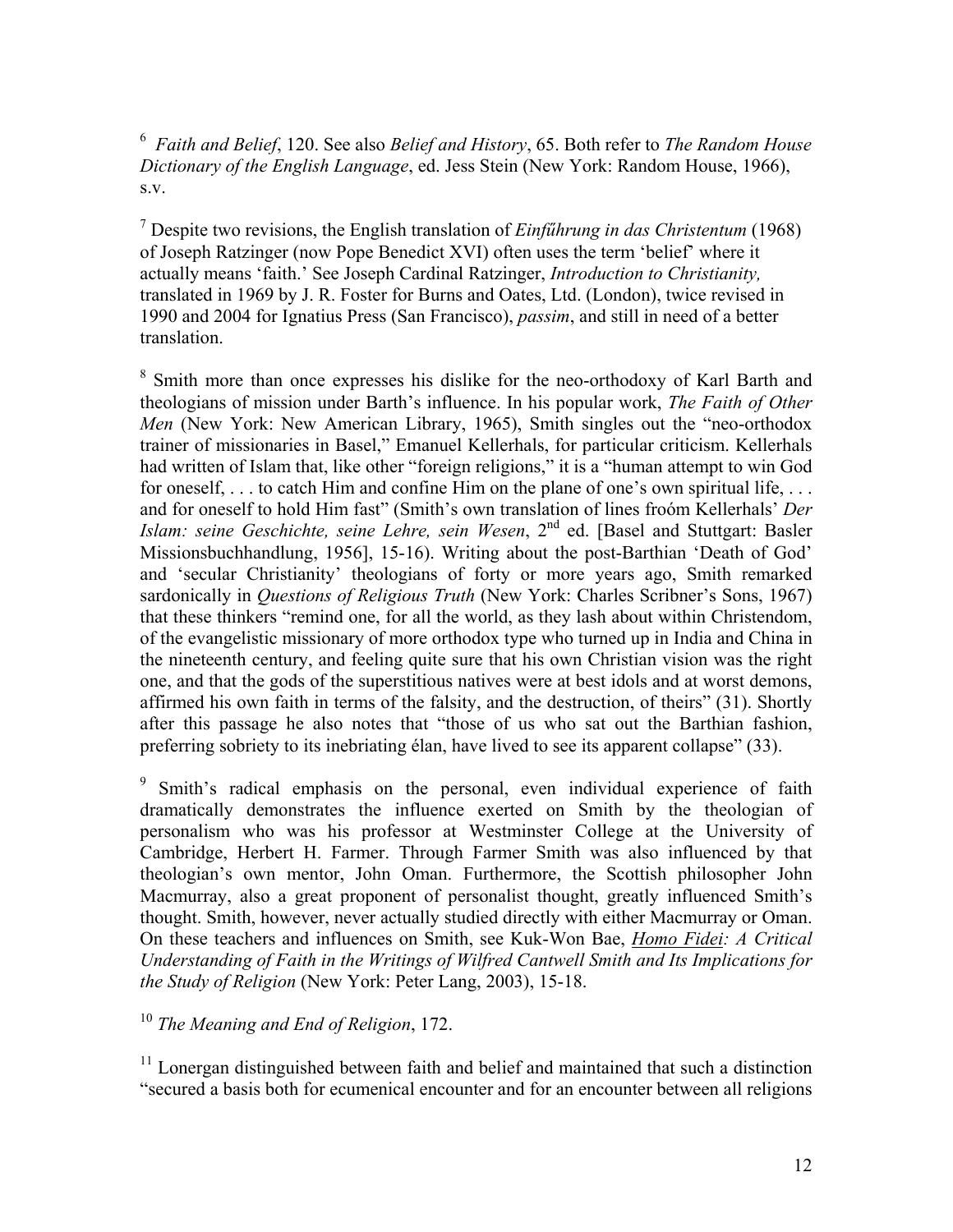with a basis in religious experience." He further wrote that "beliefs do differ, but behind this difference there is a deeper unity. For beliefs result from judgments of value, and the judgments of value relevant for religious belief come from faith, the eye of religious love, an eye that can discern God's self-disclosures" (*Method in Theology* [New York: Herder and Herder, 1972], 119). But Lonergan did insist on the closeness of faith and the "truths of faith" (*Method*, 336), doctrinally formulated beliefs. Lonergan noted that "assent to such doctrines is the assent of faith, and that assent is regarded by religious people as firmer than any other" (*Method*, 349).

<sup>12</sup> *Assurance*, 274, for both quotations.

<sup>13</sup> *Ibid*. In a 1971 book Dulles had explicated this definition at greater length, in the process comparing his opinions to those of Blondel and Tillich:

Faith may be viewed as a wholehearted acceptance of something that comes upon one with the strength of revelation—something that proves capable of givingmeaning and purpose to a man's total existence. Faith, so conceived, can be broken down into three main elements. First, it implies a firm conviction regarding what is supremely important—that which Maurice Blondel called "the one thing necessary" and which Paul Tillich called "the object of infinite concern." Secondly, faith implies dedication or commitment. The man of faith, to the extent that he really deserves to be so called, is prepared to make sacrifices for what he believes in—even to pay the ultimate price of life itself. Unless a man has something he is ready to die for, he is not really a man of faith. Thirdly, faith gives a man access to something on which he can totally rely and hence provides a basic trust, confidence, and optimism. A person may be of the opinion that the world is falling apart and that the future of history is utterly bleak, but he can still be a man of faith if he is convinced that there is a benign power above the world and beyond history that can give salvation, if need be, by restoring the dead to life. Thus the three principal elements of faith, as I understand it, are conviction, commitment, and trust (*The Survival of Dogma* [Garden City, NY: Doubleday, 1971], 17-18).

 $14$  The biblical archaeologist, George Mendenhall detailed the striking similarities that exist between covenant formularies in the Hebrew Bible and the international suzerainty treaties known from inscriptions dating from the second millennium B.C.E. See his twopart article "Faith and Covenant in Israel and the Ancient Middle East," *The Biblical Archaeologist* 18:2 (May 1954) and 18:3 (September 1954).

<sup>15</sup> I am indebted to Richard Clifford, S.J., for these insights into neo-Assyrian treaties.

 $16$  In the text as quoted the rabbis count twelve attributes, but they tend to take out of context the word "remitting" (*wĕ-naqêh*) as a thirteenth attribute, ignoring the "not" (*lô'*) that follows in verse 7b. See *The JPS Torah Commentary: The Traditional Hebrew text with the new JPS Translation Commentary* by Nahum M. Sarna (Philadelphia/New York/Jerusalem: The Jewish Publication Society, 5751/1991), 216.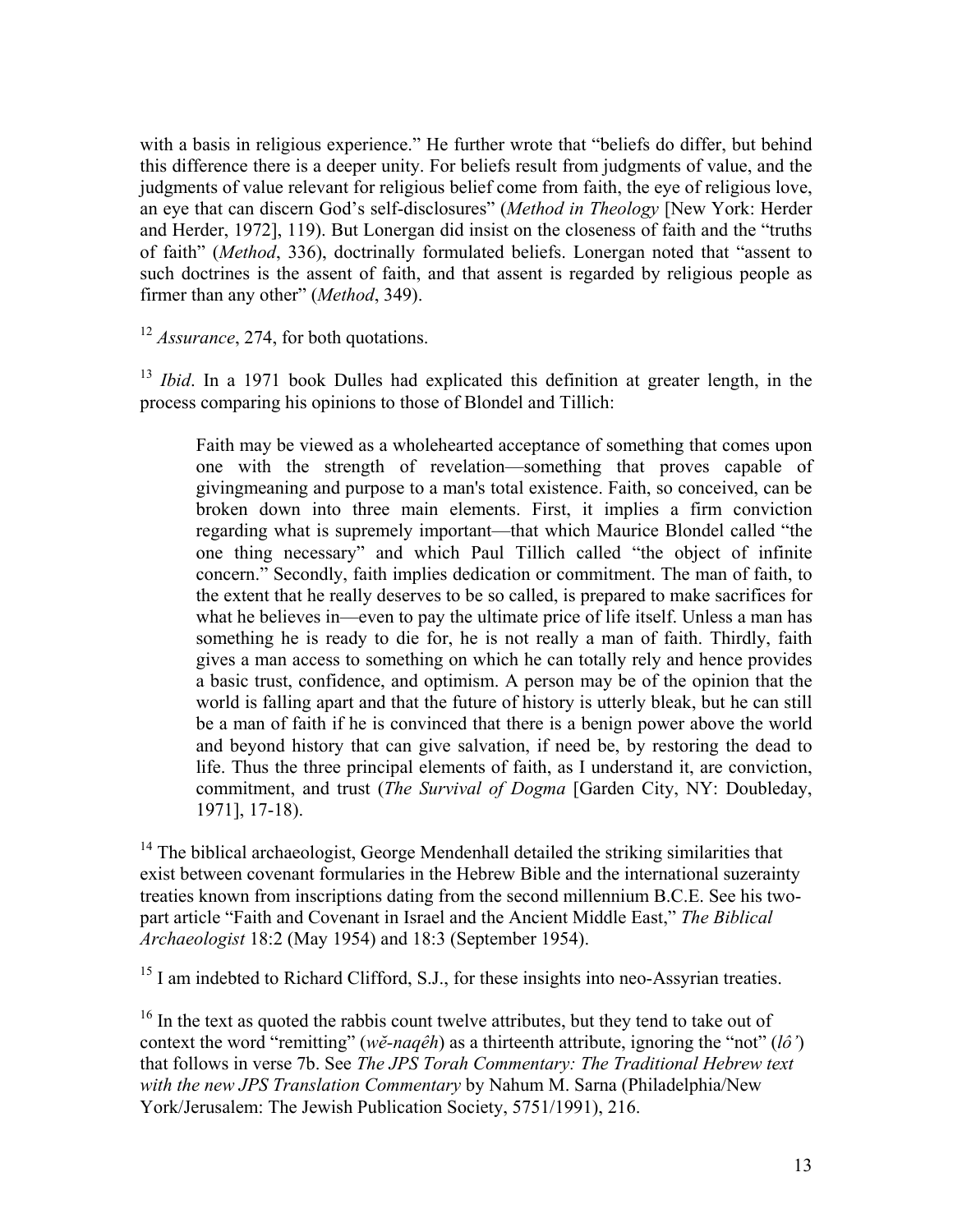17 I am using the translation of the Jewish Publication Society, *Hebrew-English TANAKH*  (Philadelphia: JPS, 5759/1999).

<sup>18</sup> These words in Hebrew have also been rendered as "abundant in goodness and truth" in the King James Version (1611), "abounding in steadfast love and faithfulness" in the Revised Standard Version (1952), "abounding in steadfast love and fidelity" in the New Revised Standard Version (1989), "ever faithful and true" in the Revised English Bible (1976) and "rich in kindness and fidelity" in the New American Bible (1970 for the Hebrew scriptures).

<sup>19</sup> Thus Nelson Glueck, *Hesed in the Bible* (Cincinnati: Hebrew Union College Press, 1967; repr., Jersey City, NJ: KTAV, 1975), 55.

<sup>20</sup> John's Gospel echoes this phrase when it asserts that the Word made Flesh reflects the Father's glory as an only Son, "full of grace and truth" (in the Greek, *plērēs charitos kai alētheias*). See Pheme Perkins, "The Gospel According to John," *The New Jerome Biblical Commentary* [henceforth, *NJBC*] eds. Raymond E. Brown, S.S., Joseph A. Fitzmyer, S.J., Roland E. Murphy, O. Carm. (Englewood Cliffs, NJ: Prentice Hall, 1990), 951b (Section 61:25).

21 See Moshe Weinfeld, "What Makes the Ten Commandments Different?" *Bible Review*  7, no. 2 (April 1991), 35-41, available on line.

22 The word *'ĕmet* derives from this root.

 $23$  Thus the JPS translation; the NRSV translates it as follows: "And he [Abraham] believed the Lord; and the Lord reckoned it to him as righteousness."

 $24$  Here I use the translation of the NRSV, one that is consistent with a translation considered possible according to the footnotes of the JPS rendering. In the main text JPS reads the Hebrew as an anacolouthon: "If you will not believe, for you cannot be trusted . . . .," but in the footnote also suggests that the second part of that sentence can be translated as "surely, you shall not be established" (859). The biblical theologian Gerhard von Rad has commented that this passage in Isaiah is a recurrence of a so-called 'holy war' motif from older portions of the Hebrew Bible: "This saying on faith seems to some extent to strike a solitary note in Isaiah, and this would suggest that it did not belong to any tradition. But in fact the very opposite is true; for it is precisely at this point that Isaiah is particularly clearly restoring an old tradition to use . . . Isaiah gave fresh currency to the concept of the holy wars in which Jahweh both delivered his people and at the same time demanded faith from them" (*Old Testament Theology*, trans. D.M.G. Stalker [New York: Harper & Row, 1965], vol. 2, 159-160).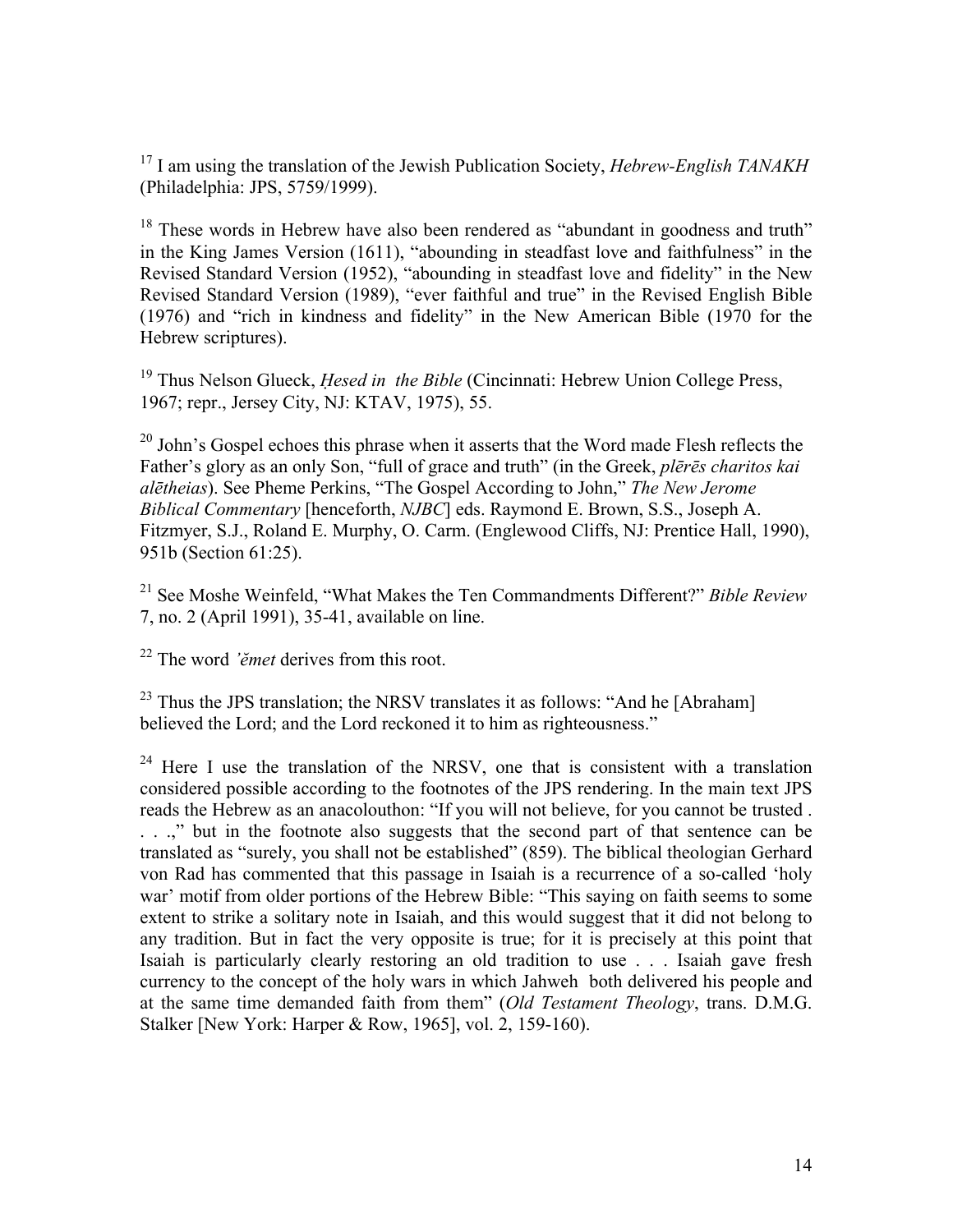25 Israel Abrahams, Jacob Haberman and Charles Manekin, "Belief," *Encyclopaedia Judaica*. (Detroit: Macmillan Reference USA/Keter Publishing House Ltd., 2007), 3:290- 294, available on line.

26 Dulles in *Assurance,* 3, reports that the noun *pistis* occurs 243 times in the New Testament and forms of the verb *pisteuein* also 243 times. Dulles examines in a brief scope all the usages of these words in the New Testament; in the interest of brevity I will examine only a few key passages.

 $27$  For Jeremiah in the seventh century B.C.E. this passage probably meant a hope for a renewal of the Mosaic or even the Abrahamic covenant for both the Northern and Southern Kingdoms in the era of Josiah (640-609 B.C.E.).

 $^{28}$  In the Synoptic Gospels, according to Dulles, "the term 'faith' is often used absolutely, without any object being mentioned. God is the implied object . . . Jesus appears in the Synoptic Gospels as the awakener or catalyst of faith . . . Except in the undoubtedly secondary passage, Matthew 18:6, the Synoptic sayings (as contrasted with the Johannine) never present Jesus as explicitly calling for faith in himself" (*Assurance*, 11).

 $29$  My own translation, as all New Testament passages quoted will be.

<sup>30</sup> The interiority of this new covenant is clearly symbolized in Mark's account of the way Jesus not only healed but forgave the sins of a paralyzed man in Capernaum. When friends of the paralytic had managed to get the man into the presence of Jesus by opening the roof of the crowded house where Jesus was preaching, and lowering the man on his mat into his presence, Mark tells us that "Jesus saw their faith"(Mark 2:5). Looking at the paralytic, Jesus at first ignored his physical plight and concentrated instead on the man's inner being: "Your sins are dismissed" (Mark 2:6), Jesus said. Hostile onlookers silently questioned the right of Jesus to assume the divine prerogative of forgiving sins. Jesus "sensed in his spirit" what they had not expressed openly, demonstrating his power to forgive sins by also healing the man of his paralysis. The New Testament's concept of a new covenant of divine forgiveness established in the inner being and inscribed on human hearts lies just beneath the surface of this miracle story.

 $31$  This usage occurs thirteen times in Mark, thirty-one times in Matthew and six times in Luke. See Felix Just, S.J., "'Amen, Amen sayings in the Fourth Gospel," *Catholic.resources.org*, last revised by the author February 19, 2007.

 $32$  This usage occurs twenty-five times in John's Gospel. See Just, n.31 above.

 $33$  "Jesus claimed to know directly, intuitively, and without the usual organs that mediate authority, what the will of God was in any given situation—a claim summed up in his solemn affirmation 'Amen, I say to you'. This form of speech ('Amen' not as a response but as an introduction to a new statement) was characteristic of Jesus and does not seem to have been common before his time—though it was imitated by the Gospel tradition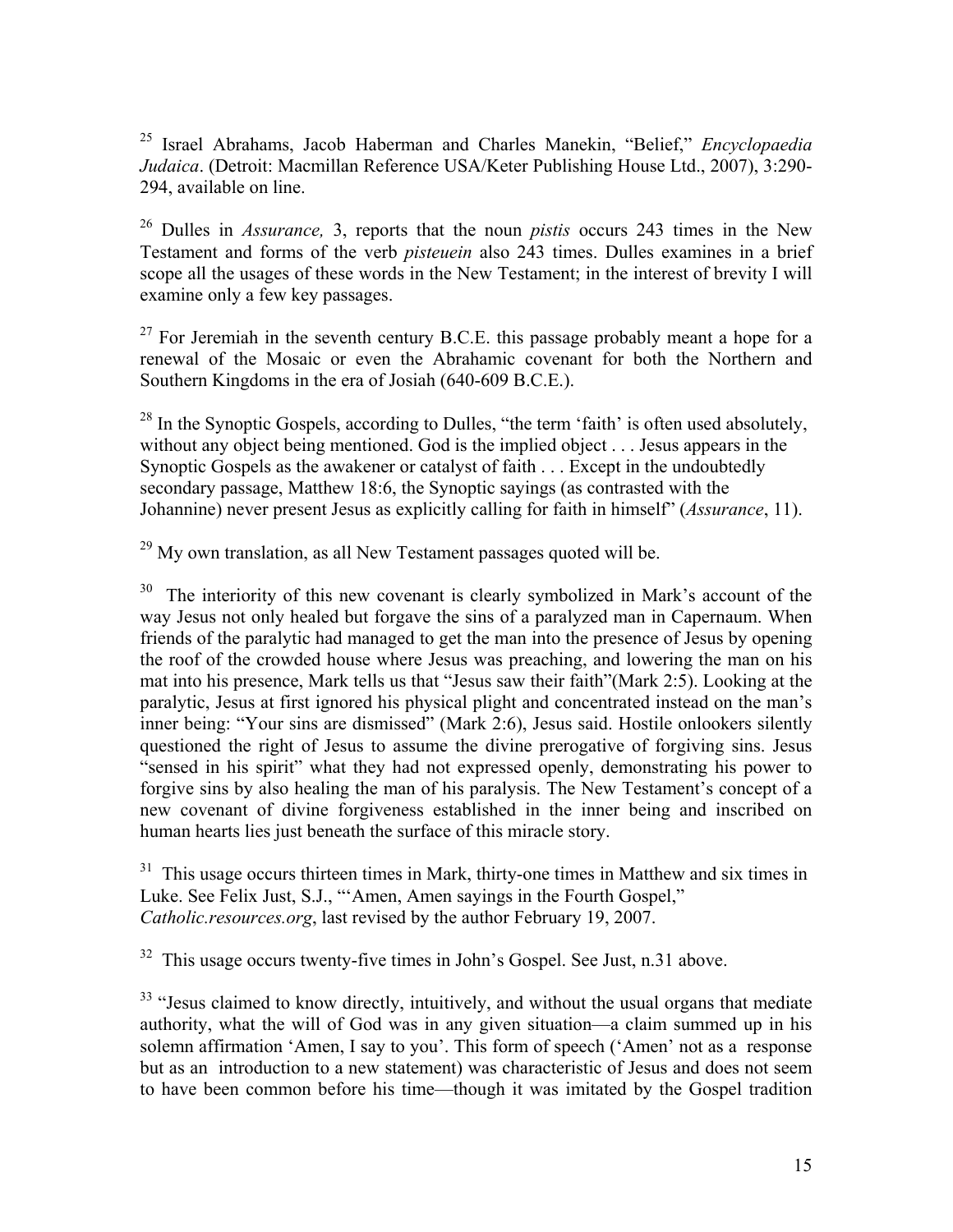and the evangelists . . ." Thus John P. Meier, "Jesus," in *NJBC,* 1321b (Section 78:22.) See also John P. Meier*, A Marginal Jew*, vol. 2: *Mentor, Message, and Miracles* (Garden City, NY: Doubleday, 1994), 367-369.

34 Galatians 2:16, 2:20, 3:22; Romans 3:22, 26; Philippians 3:9.

 $35$  Few modern translators and commentators on Paul admit the possibility of this phrase being a subjective genitive ("the faith/fidelty of Jesus Christ') rather than an objective genitive ("faith in Jesus Christ"). For modern advocates of the subjective genitive sense, see George Howard, "On the 'Faith of Christ,'" *Harvard Theological Review* 60 (1967): 459-465, and Luke Timothy Johnson, "Rom 3:21-26 and the Faith of Jesus," *Catholic Biblical Quarterly* 44 (1982): 77-90; for a strong contrary view see Joseph A. Fitzmyer, S.J., "Letter to the Galatians," *NJBC*, 785a (Section 47:19).

36 Forms of the verb *pisteuein* in John can occur (a) with *eis* and the accusative, meaning quite literally "to put faith into," (b) with the dative (an indirect object), meaning "to put faith in," (c) with a dependent clause introduced by *hoti* meaning "to have faith that," and (d) with no object at all, direct or indirect, simply meaning to "keep faith." See *Assurance,* 14.

 $37$  This usage of 'Amen' hints at the poetic account of creation in the Book of Proverbs: where Wisdom is said to have been with God as "a confidant" (JPS translation) or "master worker" (in Hebrew, *'amûn*: Proverbs 8:30) before anything else came to be. See *The HarperCollins Study Bible: Revised Edition,* ed. Harold W. Attridge (San Francisco: HarperCollins, 2006), notes to Revelation 3:14 and Proverbs 8:30.

<sup>38</sup> I am indebted to the article "Covenant" of Gerhard Böwering, S.J., in the on-line edition of *Encyclopaedia of the Qur'ān* ed. Jane Dammen McAuliffe (Leiden: Brill, 2001) vol. 1, for illuminating insights on this topic. Böwering also notes the possibility that a third word for covenant appears in the Qur'ān, one possibly cognate with the Hebrew word *bĕrît: barā'a.* This word only occurs twice in the Qur'ān, but in the first instance, Qur'ān 9:1, it is sometimes thought to provide this Sura (usually called *Sūrat altawba*) with an alternative title, *Sūrat al-barā'a*. Marmaduke Muhammad Pickthall (in *The Meaning of the Glorious Qur'ān*, first published in 1930, but my edition emanates from Beirut: Dar al-Kitab Allubnani, 1971) translates the first verse of this Sura as "Freedom from obligation [*barā'atun*] (is proclaimed) from Allāh and His messenger towards those of the idolaters with whom you [pl.] made a treaty [*āhadtumma*]." M.A.S. Abdel Haleem (in *The Qur'an: A New Translation* [Oxford: Oxford University Press, 2004]) renders it as follows: "A release from God and His Messenger from the treaty you [believers] made with the idolaters [is announced]." If anything, this usage of *barā'atun* suggests the opposite of a covenant, the unbinding of those previously bound. The second occurrence (Qur'ān 54:43) is part of a warning given to Muhammad with regard to the pagan Meccans who rejected Muhammad's message, not unlike the contemporaries of Lot and those who persecuted Moses in ancient Egypt: "Are your disbelievers better than those, or have ye some immunity [*barā'atun*] in the scriptures?" (Pickthall); "Are you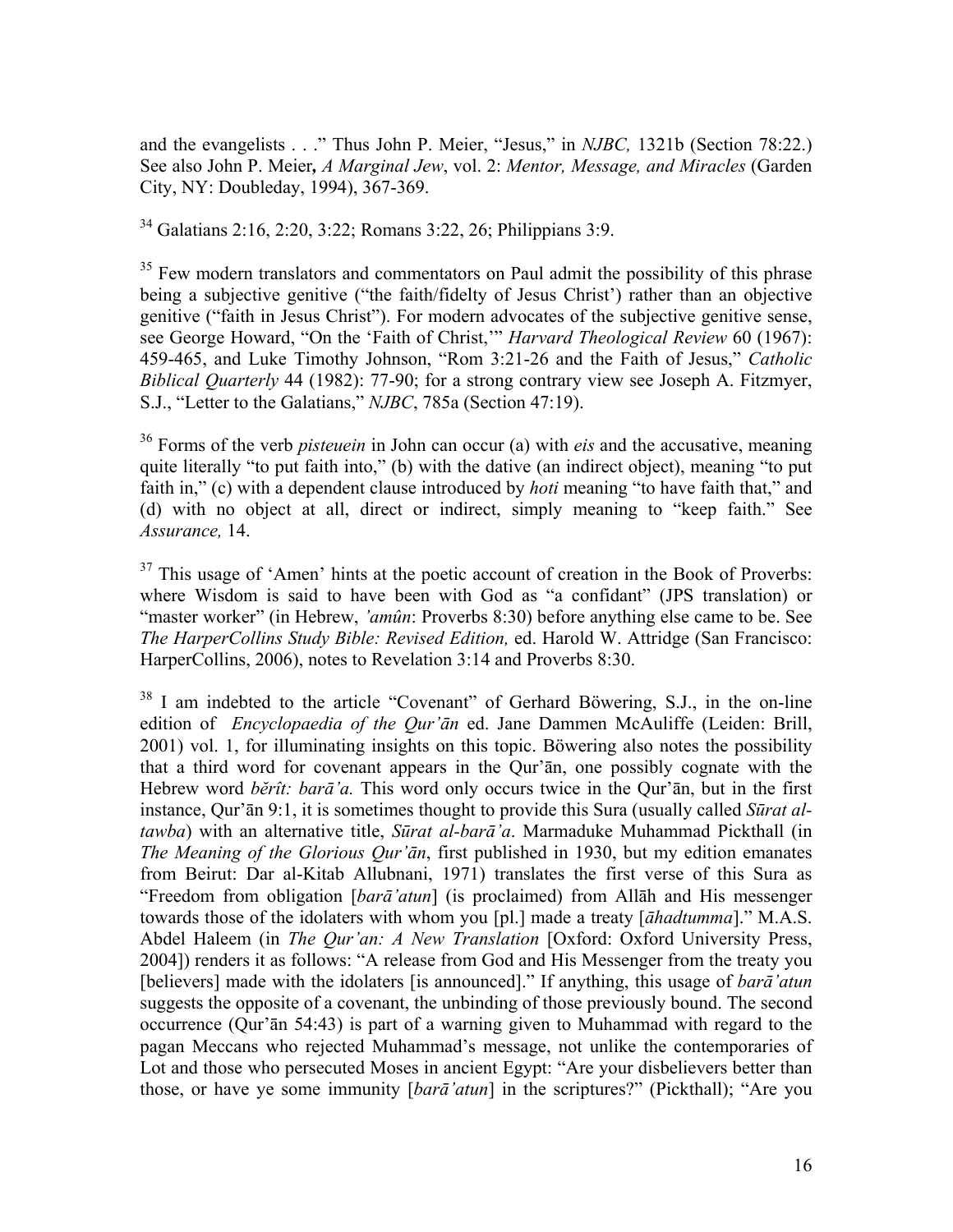disbelievers any better than these? Were you given an exemption in the scripture?" (Abdel Haleem).

39 Jane I. Smith, "Faith," *Encyclopaedia of the Qur'ān*, vol. 2 (on-line edition: see n. 38.)

40 Variations on the active verb *āmana* occur in the Qur'ān 518 times and the active participle, often used as a substantive, *mu'min* ("faithful")—singular and plural, masculine and feminine—occurs in the Qur'ān 230 times. See Hanna E. Kassis, *A Concordance of the Qur'an* (Berkeley-Los Angeles-London: University of California Press, 1983), s.vv.

41 The number thirteen is reached by only counting once each occurrence of *Allāh* and *al- 'azīz* in these two verses.

 $42$  No translation of the Qur' $\bar{a}$ n or of any other scriptural source can adequately reproduce the effect of the original. This and other Quranic passages cited are my own rendering in English, made after consulting other English translations made by Muslims, most notably those of Pickthall and Abdel Haleem earlier cited (n. 38).

43 Hans Wehr, *A Dictionary of Modern Written Arabic,* ed. J. Milton Cowan (Ithaca: Cornell University Press, 1966), 1044a.

<sup>44</sup> J. Pedersen, "Amīn," *The Encyclopaedia of Islam: New Edition* [=*EI 2*] (Leiden: Brill, 1960), 1: 436b.

45 As quoted in Constance Padwick, *Muslim Devotions: A Study of Prayer-Manuals in Common Use* (London: S.P.C.K., 1961), 109.

46 The first *your* in this passage is singular and refers to Muhammad; the second *your* is plural and refers to humanity.

<sup>47</sup> *Mystical Dimensions of Islam* (Chapel Hill: University of North Carolina Press, 1975), 24.

48 As quoted in Duncan Black Macdonald, "Fitra," *EI 2*, 2: 931b-932a (1965).

49 See Lamin Sanneh, *Translating the Message: the Missionary Impact on Culture*, 2nd edition (Maryknoll, NY: Orbis Books, 2009), 200-201 (on the work of Crowther) and 216-219 (on Christaller and Asante).

50 More accurately it should be said that the word *gbó* in Yoruba and the word *dzi* in Fante cover a range of meanings that includes, most obviously, 'hearing' and 'eating,' respectively, but which also include other forms of internalization like 'sensing' or 'understanding.'